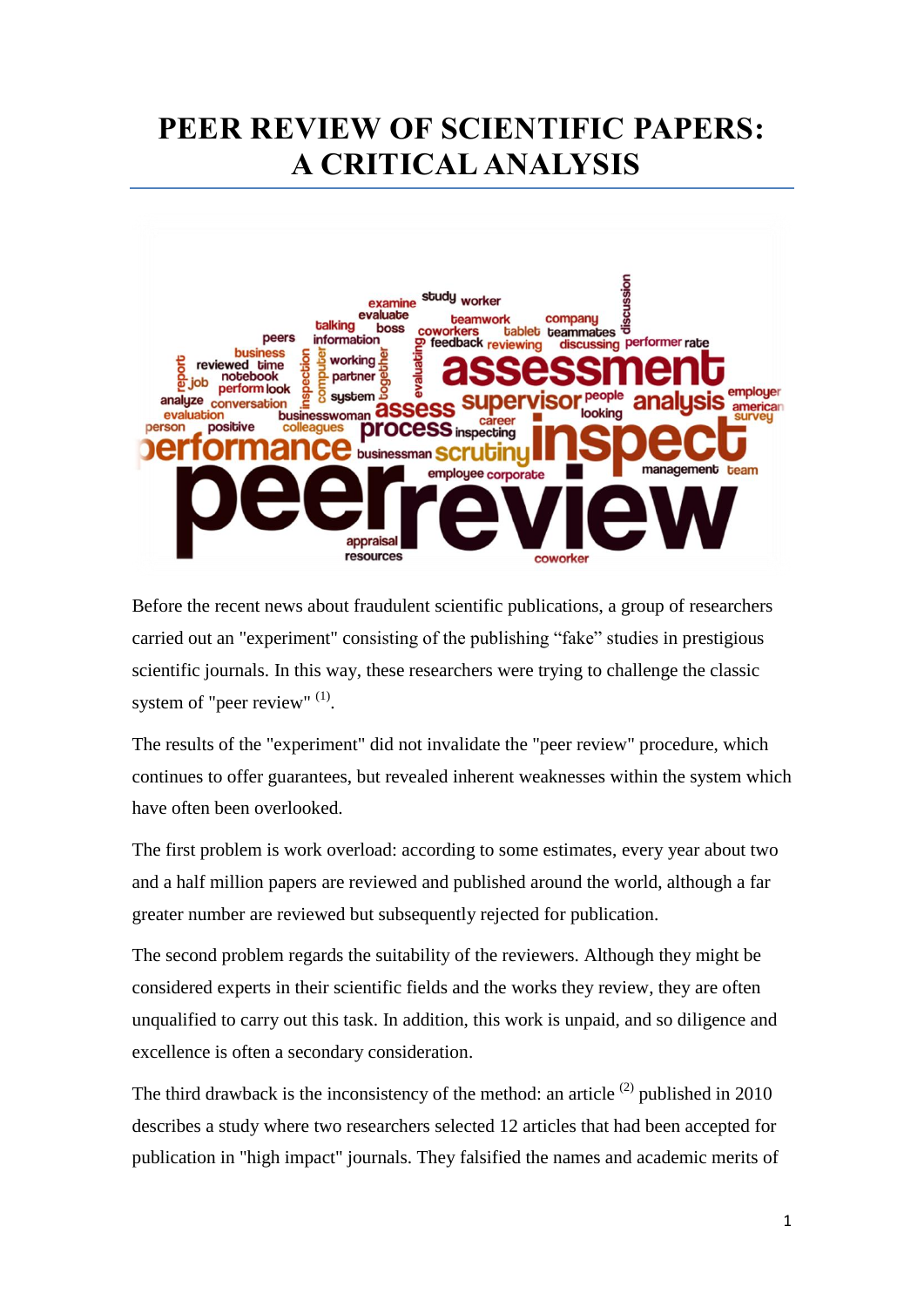the authors and submitted the papers to the same journal that had previously accepted the originals. These anomalies (in this case fraud) were only observed in 8% of the papers. Of the 9 articles that continued to be evaluated (via peer review), 8 were rejected (89%), when in a previous review they had been accepted.

The fourth problem with "peer reviews" is their inhibiting effect on innovation. An agreement/arrangement with the reviewer is usually necessary in order for the text to be accepted for publication. This procedure is especially negative when the content of the work contravenes accepted theories. The scientific community is, on many occasions, excessively conservative and reluctant to accept ideas which break with traditional beliefs. In 2015, a study published in P.N.A.S.  $^{(3)}$  examined more than 1,000 publications which had been sent to three prestigious medical journals. Of the 808 articles published, many had been rejected previously by the editors of these same journals.

The fifth problem is perhaps one of the most important: the criterion of the reviewers shows a definite bias depending to the names of the the authors, their academic origin or their sex! Taking gender into account, a study, entitled "the Matilda Effect", published in eLife in 2017,  $^{(4)}$  in which researchers created a database composed of more than 9,000 publishers, around 43,000 reviewers, and some 126,000 authors of approximately 41,000 articles published in 142 journals from various scientific fields, it was revealed that only 26% of the editors, 28% of the reviewers and 37% of the authors were women.

Focussing on the specific field of *Earth and Space Science*, only a quarter of the reviewers, and a fifth of the authors were women, although the degree of acceptance of their work was greater than that of their male colleagues.

In the journal Nature  $(5)$ , in 2011, of the 5,500 reviewers who worked for the magazine, women only accounted for 14%, and 18% of the 34 researchers, and were only the main authors of 19% of the articles published in the *Comment and World View* section. Maybe for sociological reasons, many women are reluctant to be reviewers. However, various situation analyses have documented <sup>(6)</sup> that many male editors tend to favour male reviewers. During 2018, Nature increased the participation of women in the *Comment and World View* section to 34%, while female reviewers were only swelled to 16%.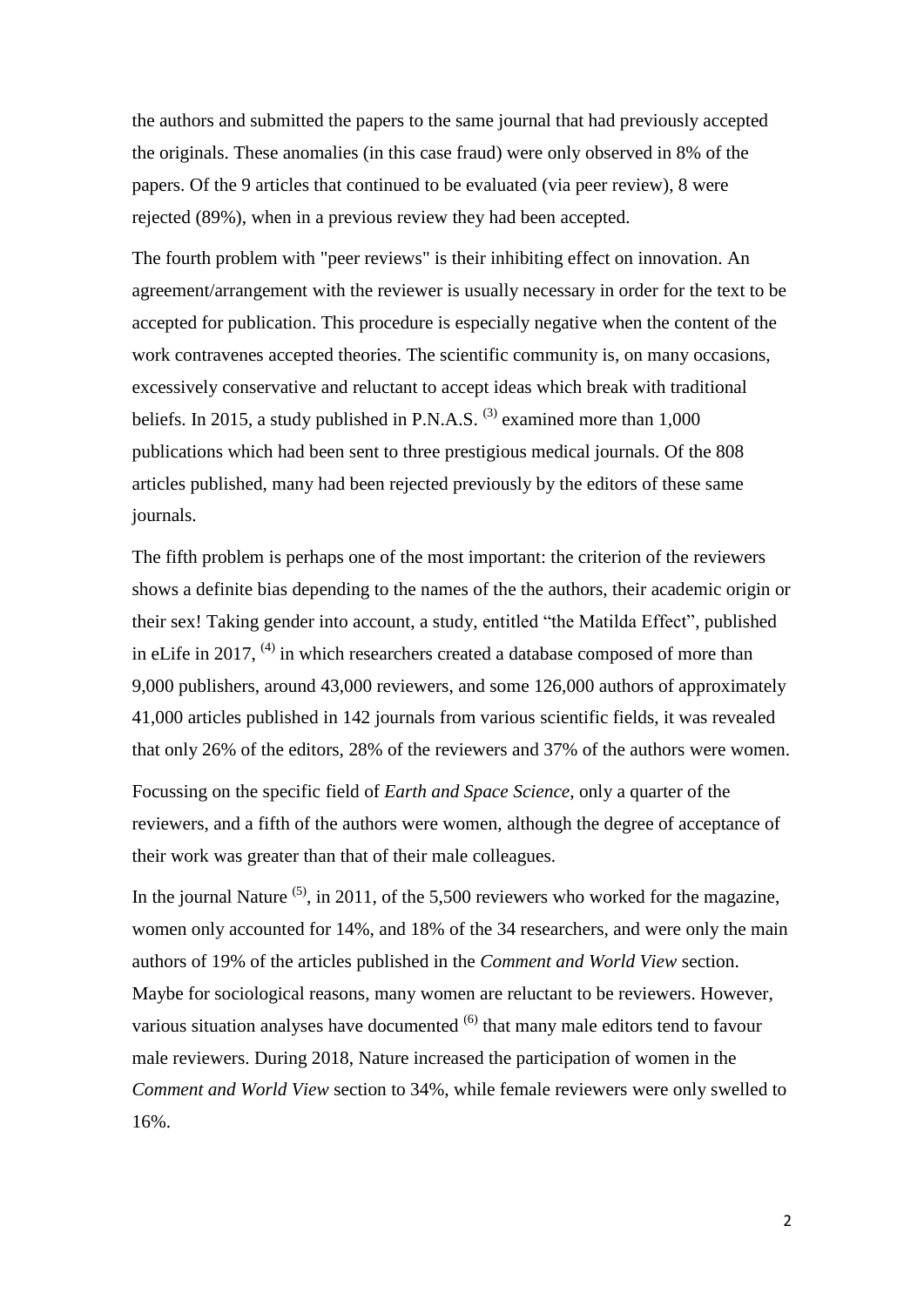However, there are also arguments in favour of the "peer review" system. In 1994, a paper containing the results of several studies from both before and after the implementation of the "peer review" method was published in the Annals of Internal Medicine  $(7)$ . The authors employed an assessment tool which showed that of the 34 works evaluated, the "peer review" improved the quality of assessment in all, except 1 study. The following improvements were made: the discussion of study limitations, a reduction in generalizations, the use of intervals of confidence, and greater diligence in the writing of conclusions. These improvements were notable when the system of "peer review" was introduced.

As mentioned before, the reviewer should have to be compensated economically, or at least improve his/her CV. However, there are those who consider that this procedure could distort the objectivity of the evaluation. The authors of this article do not have a defined position with respect to these issues.

Seeking to raise ethical standards, some magazines have begun to carry out "blind" reviews, in the manner of a literary contest. However, in many cases this is not possible because the texts contain too many clues and information as to the identity of the authors.

Another way to detect problems in the quality of research is to allow online publication before the printed edition. This system is barely employed in the biomedical field, unlike other sciences such as physics. In addition, many scientific journals could have serious economic problems to maintain their publication in paper format.

An improvement of the process, previous and subsequent, associated with the publication requires a paradigm shift. It is accepted that an article subject to "peer review", and accepted, is true irrefutable. This is so in the light of current knowledge, but it may not be so in the future. We must always keep that possibility in mind. Each new discovery can consolidate prior knowledge, or question it.

The "peer review", despite the limitations mentioned at the beginning of the article, continues to be the best way to evaluate the quality of scientific publications. However, it should be considered as a stage of scientific progress, not as an unquestionable seal of truth and quality.

Bibliography